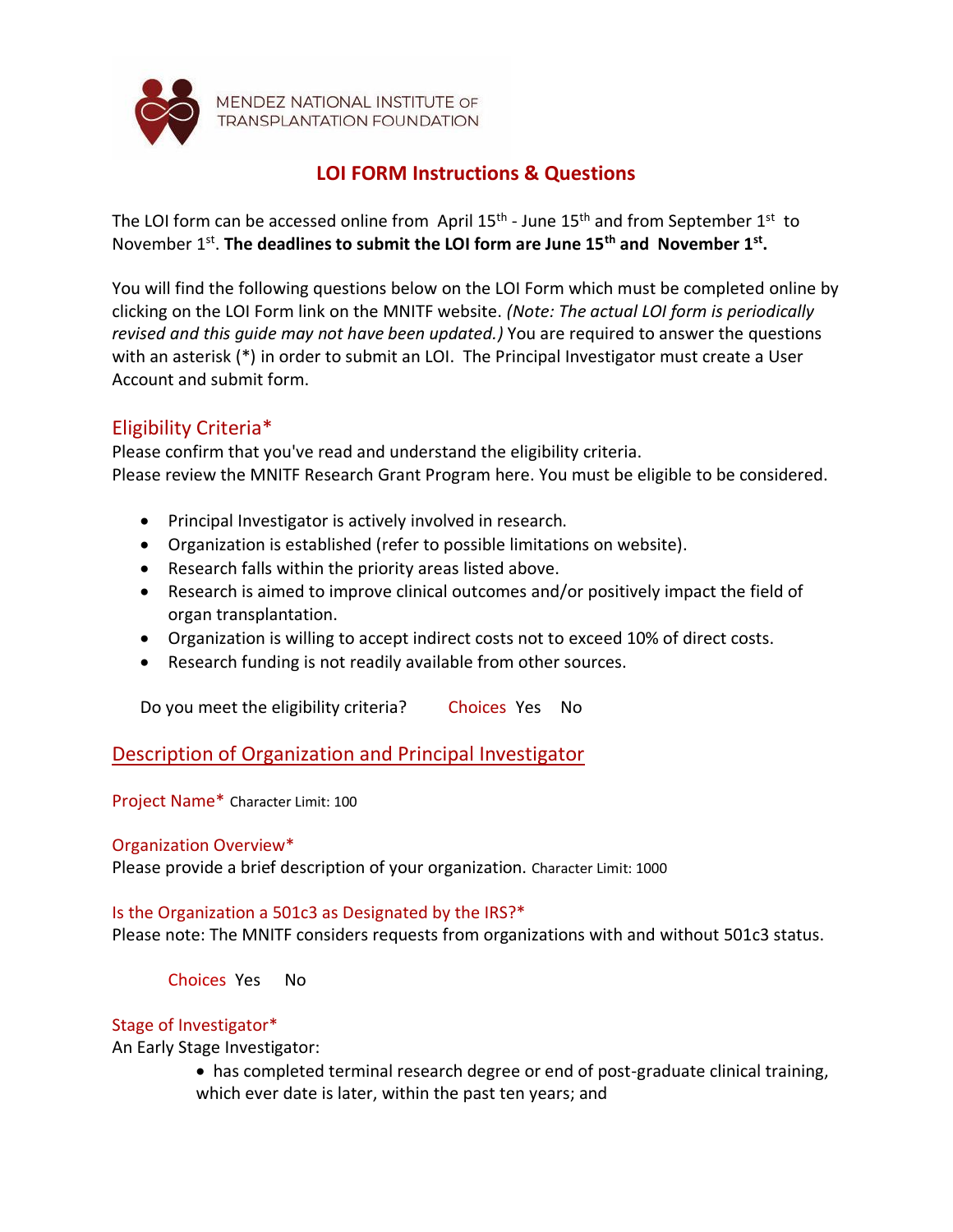

• has not previously competed successfully as a Principal Investigator for a substantial NIH independent research award.

Are you considered an Early Stage Investigator?

Choices Yes No

### Bio of Principal Investigator\*

Please provide a brief bio, include accomplishments in this area of research. Character Limit: 2000

## Project Overview

Project Objective\* *(Character Limit: 600)* Summarize the overall objective of this project in one to three sentences.

Amount Requested\* *(Character Limit: 20)* Note: Grant amount requested must not exceed \$150,000.

#### Total Budget (from LOI form)\* *(Character Limit: 20)*

What is the total amount of funds required from all sources to undertake this project?

#### Project Start Date\**(Character Limit: 10)*

MNITF does not award grants to retroactively fund projects completed prior to the granting decision which will be toward the mid-October 2021. Project start date should November 1, 2021 or after.

Project Duration\**(Character Limit: 2)* What is the anticipated total duration of this project in number of months? (Character Limit: 2)

### Please Indicate the Priority Area of the Project\*

#### **Choices**

Donor Selection & Screening Organ Quality Assessment Organ Recipient Related and/or Post-Transplant Monitoring Patient Education **Other** 

"Other" Priority Area *(Character Limit: 100)* If selected "Other" from the above question, what is the priority area?